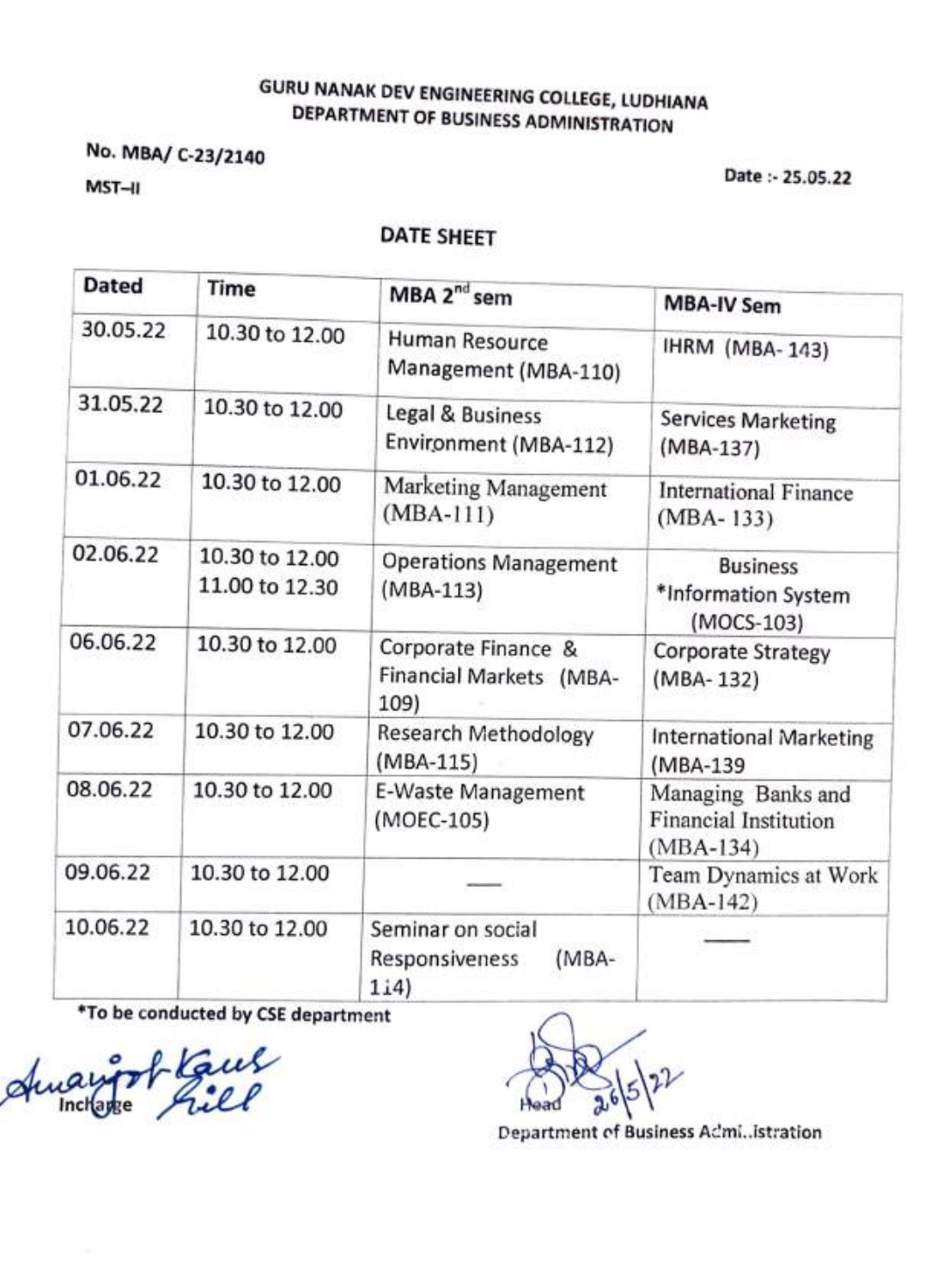### GURU NANAK DEV ENGINEERING COLLEGE, LUDHIANA DEPARTMENT OF BUSINESS ADMINISTRATION

No. MBA C-23/2140

Date:- 25.05.22

 $MST-H$ 

#### DATE SHEET

| <b>Dated</b> | <b>Time</b>          | <b>PBA-II Sem</b>                      |
|--------------|----------------------|----------------------------------------|
| 30.05.22     | 10.30 to 12.00       | Business Statistics BBA-201-18         |
| 31.05.22     | 10.30 to 12.00       | Environmental Studies EVS (102-18)     |
| 01.06.22     | 10.30 to 12.00<br>s. | Managerial Economics BBAGE -201-18     |
| 02.06.22     | 10.30 to 12.00       | <b>Business Environment BBA-202-18</b> |

Amangot Kame

 $\sqrt{2}$ \ H

**Department of Business Administration**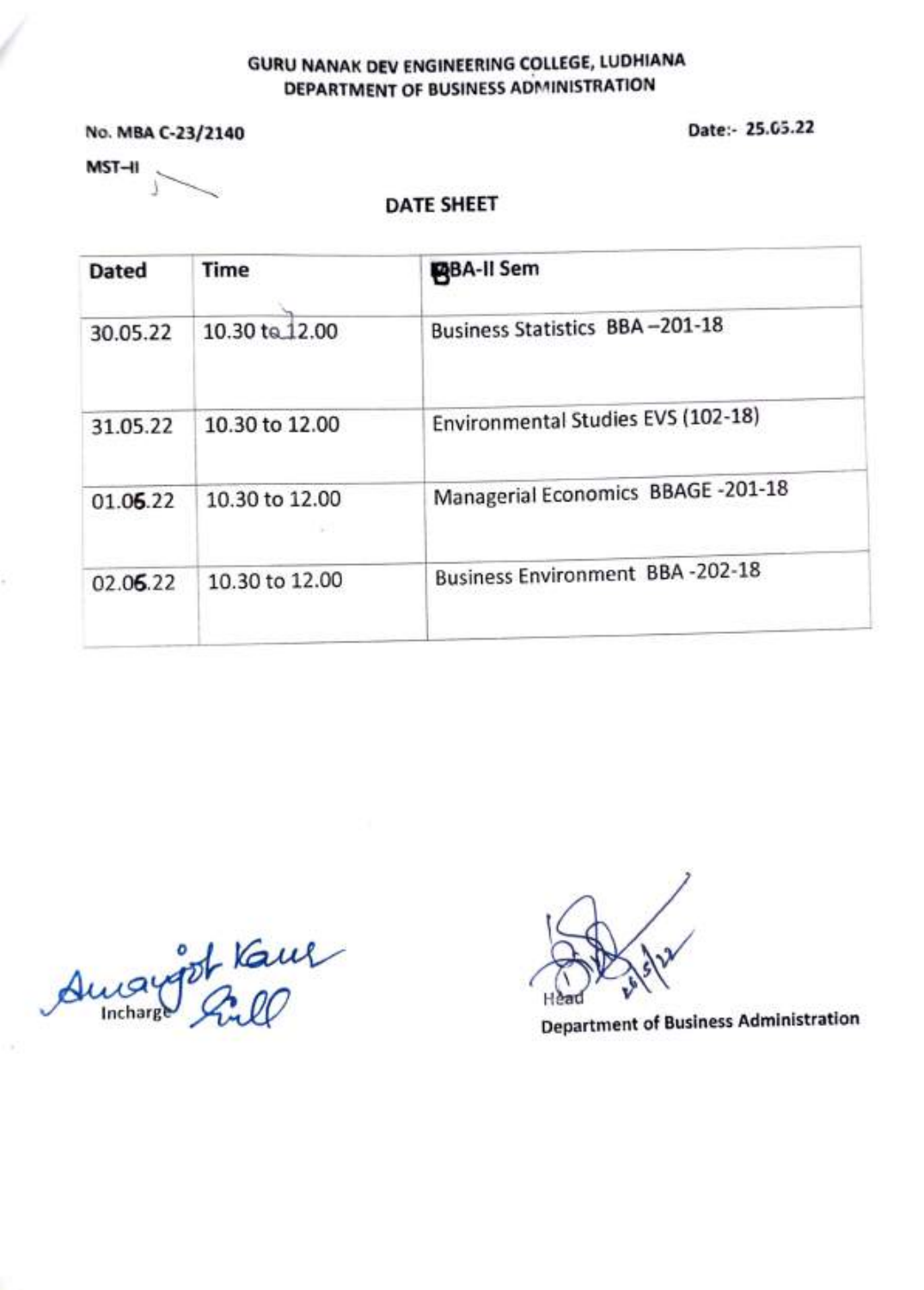| BBA- 1st Year (2 <sup>nd</sup> Semester)                                      |                                 |                                                                                                                                                                                                                                                                                                                                                                                                                                                                                                                                                                                                                                                                                                                                                                                                                                        |
|-------------------------------------------------------------------------------|---------------------------------|----------------------------------------------------------------------------------------------------------------------------------------------------------------------------------------------------------------------------------------------------------------------------------------------------------------------------------------------------------------------------------------------------------------------------------------------------------------------------------------------------------------------------------------------------------------------------------------------------------------------------------------------------------------------------------------------------------------------------------------------------------------------------------------------------------------------------------------|
| <b>Paper Code</b>                                                             | Title of the Paper              | Syllabus for MST-II                                                                                                                                                                                                                                                                                                                                                                                                                                                                                                                                                                                                                                                                                                                                                                                                                    |
| BBA-2 <sup>nd</sup> Sem<br>EVS 102-18                                         | Environmental<br><b>Studies</b> | Environmental Pollution & Social Issues<br>Types, Causes, Effects & Control of Air, Water,<br>Soil & Noise Pollution<br>Nuclear hazards and accidents & Health risks<br>Global Climate Change:<br>Global warming, Ozone depletion, Acid rain,<br>Melting of Glaciers & Ice<br>caps, Rising sea levels Environmental disasters:<br>Earthquakes, Floods,<br>Cyclones, Landslides.<br>Renewable & Non-renewable resources Forest<br>Resources: Their uses,<br>functions & values<br>(Biodiversity conservation, role in climate change,<br>medicines) & threats<br>(Overexploitation, Deforestation, Timber extraction,<br>Agriculture<br>Pressure),                                                                                                                                                                                      |
| BBA-2 <sup>nd</sup> sem<br><b>Business</b><br>$201 - 18$<br><b>Statistics</b> |                                 | Measures of Variation: Absolute and relative<br>measures. Range, quartile deviation, mean<br>deviation, standard deviation and their coefficients.<br>Properties of Standard Deviation and<br>Variance.<br>Regression Analysis: Meaning of Regression,<br>Principle of least square and<br>regression analysis, Calculation of regression<br>coefficient, properties of regression<br>coefficient, Relationship between correlation and<br>regression coefficient<br>Pobability: Meaning of Probability, Approaches to<br>the calculation of Probability<br>calculation of event Probability Addition and<br>Multiplication, Laws of Probability (Proofnot<br>required), Conditional Probability and Bayes'<br>Theorem (Proof not required).<br>Probability Distribution: Binomial Distribution:<br>Probability Distribution function, |

 $\left(\frac{1}{\alpha}\right)$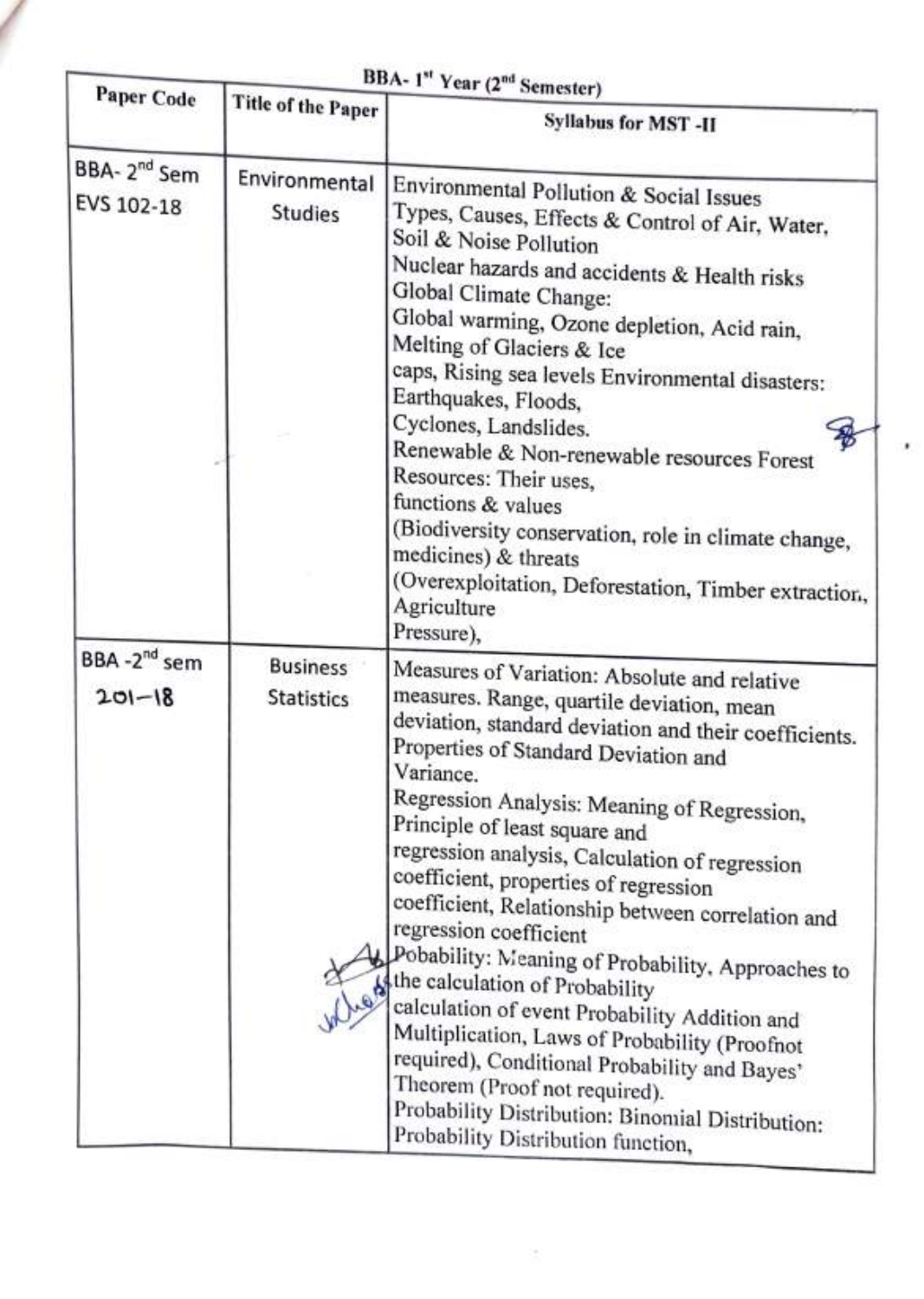|                                          |                                | Constants, Shape, Fitting of Binomial Distribution,<br>Poission Distribution: Probability<br>Function (including Poission approximation to<br>binomial distribution) Constants ,Fitting of<br>Poission Distribution, Normal Distribution:<br>Probability Distribution Function, Properties of<br>Normal Curve, Calculation of Probability                                                                                                                                                                                                                                                                                                                                                                                                                                                                                                                   |
|------------------------------------------|--------------------------------|-------------------------------------------------------------------------------------------------------------------------------------------------------------------------------------------------------------------------------------------------------------------------------------------------------------------------------------------------------------------------------------------------------------------------------------------------------------------------------------------------------------------------------------------------------------------------------------------------------------------------------------------------------------------------------------------------------------------------------------------------------------------------------------------------------------------------------------------------------------|
| BBA-2 <sup>nd</sup> Sem<br>BBAGE -201-18 | Managerial<br>Economics II     | Unit 3rd and 4th                                                                                                                                                                                                                                                                                                                                                                                                                                                                                                                                                                                                                                                                                                                                                                                                                                            |
| BBA-202-18                               | <b>Business</b><br>Environment | Monetary policy and EXIM policy.<br>Unit II- Political and Legal Environment of<br>Business: Three political institutions: Legislature,<br>Executive and Judiciary. Foreign Exchange<br>Management Act (FEMA), Consumer Protection<br>Act.<br>Introduction to Liberalization, Privatization and<br>Globalization: Factors facilitating and impeding<br>globalization in India. Unit III- Socio- Cultural<br>Environment: Critical elements of socio-cultural<br>Environment. Social responsibility of business.<br>Business Ethics and Corporate Social<br>Responsibility.<br>Public Sector-Changing Role of Public Sector -<br>Relevance of public sector - Public Sector reforms.<br>Regulatory framework with reference to Banking<br>and Security Market. Technological Environment.<br>WTO, Consequences of WTO for India. IMF.<br>Regional Groupings. |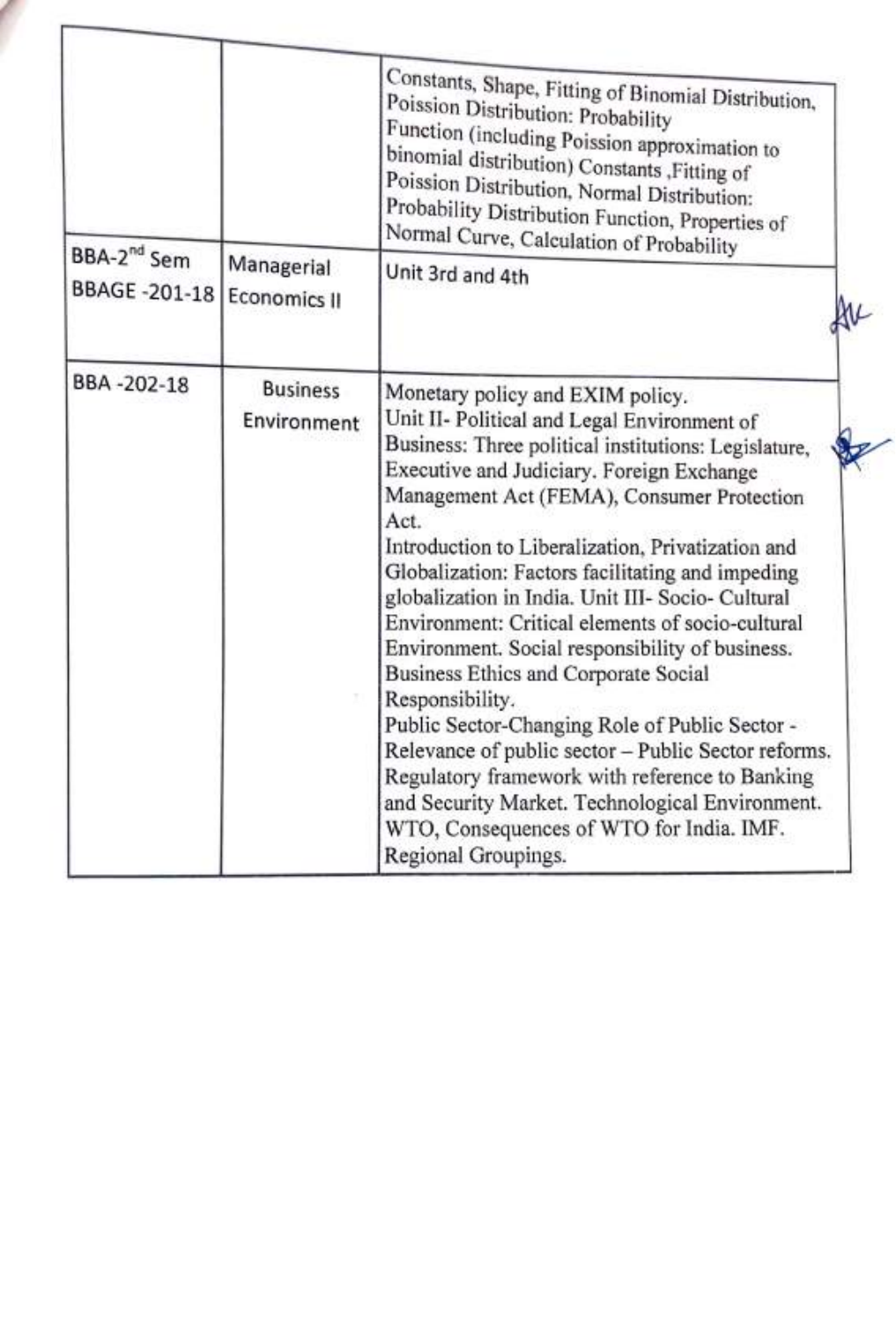| <b>Paper Code</b>                            | Title of the Paper                  | Syllabus for MST -II                                                                                                                                                                                                                                                                                                                                                                                                                                                                                                                                                                                    |
|----------------------------------------------|-------------------------------------|---------------------------------------------------------------------------------------------------------------------------------------------------------------------------------------------------------------------------------------------------------------------------------------------------------------------------------------------------------------------------------------------------------------------------------------------------------------------------------------------------------------------------------------------------------------------------------------------------------|
| MBA-2 <sup>nd</sup> Sem Corporate<br>MBA-120 | Finance and<br>Financial<br>markets | $Unit - II$<br>Financing & Investment Decisions: Cost of<br>Capital- Cost of Debt, Cost of Preference Shares,<br>Cost of Retained Earnings, Cost of Equity &<br>Weighted average Cost of Capital, Working Capital<br>Management-Estimation, Operating Cycle & Net<br>Operating Cycle.<br>Unit-III                                                                                                                                                                                                                                                                                                       |
|                                              |                                     | Indian Financial System: Introduction, Salient<br>Structure/<br>Features,<br>Functions<br>and<br>Organization, Financial System and the Indian<br>Economy, Reforms in the Indian Financial System,<br>Development Financial Institutions, Banking (with<br>special reference to risk management in Banks) &<br>Banking Financial Institutions, Insurance.<br>Unit-IV                                                                                                                                                                                                                                    |
|                                              |                                     | Markets: Functions and<br>Financial<br>Organization, Organizations Resource Mobilization,<br>Capital Market Instruments-Equity, Preference<br>Shares, Debentures, Innovative Debt Instruments,<br>Forward Contracts, Future Contracts, Option<br>Contracts, Channelization of Funds, Equity, Debt &<br>and Currency Markets, Regulatory Framework of<br>oft<br>Market, Regulatory Framework<br>Primary<br>Secondary Market, Primary Market Organization-<br>Intermediaries,, Activities/ Procedures, Secondary<br>Money<br>Organization,<br>Market<br>Markets.Contemporary issues in Financial Markets. |
| MBA-2 <sup>nd</sup> Sem<br>MBA-111           | MARKETING<br>MANAGEMENT             | Product Decisions: Product Mix, Packaging and<br>Labelling, Branding, Brand<br>value & Brand Equity. New Product Development:<br>Need, Process and Product Life Cycle and marketing<br>mix strategies.<br>Pricing Decisions: Objectives, Factors Affecting                                                                                                                                                                                                                                                                                                                                              |

 $\mathcal{C}$ 

# MBA-1st Year (2nd Semester Syllabus)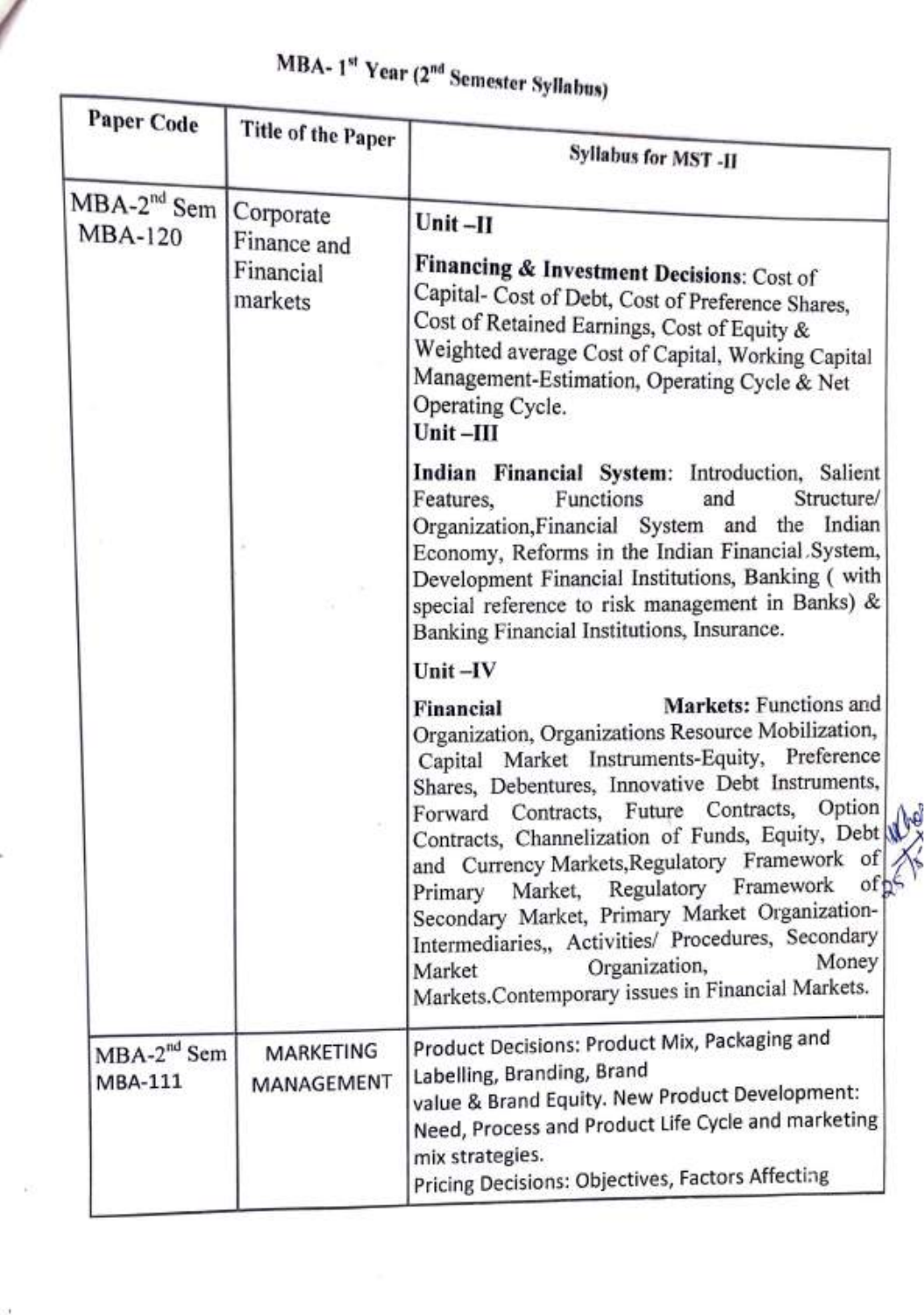|                            |                                                    | Pricing Decisions and Pricing Methods. Introduction<br>Delivering and Promoting Product: Supply Chain<br>Decisions Nature, Types, Channel Design and<br>Channel Management Decisions, Retailing,<br>Wholesaling,<br>Personal Selling: Personal Selling Process, Managing<br>the Sales Force. Promotion Mix: Advertising, Sales<br>Promotion, Public Relations.<br>Bottom of Pyramid Marketing: Understanding<br>poverty and the Base of the Pyramid, Design-<br>Develop-Distribute approach towards Bottom of<br>Pyramid.<br>Consumption and marketing practices, challenges.<br>The institutional context of Bottom of Pyramid<br>markets, Conducting Marketing Research in Bottom<br>of Pyramid. Ethical issues associated with Bottom<br>of Pyramid. |
|----------------------------|----------------------------------------------------|---------------------------------------------------------------------------------------------------------------------------------------------------------------------------------------------------------------------------------------------------------------------------------------------------------------------------------------------------------------------------------------------------------------------------------------------------------------------------------------------------------------------------------------------------------------------------------------------------------------------------------------------------------------------------------------------------------------------------------------------------------|
| $MBA-2nd$ Sem<br>(MBA-112) | LEGAL AND<br><b>BUSINESS</b><br><b>ENVIRONMENT</b> | LEGAL AND BUSINESS ENVIRONMENT (MBA-112)<br>laws of agency; principal-agent- problem-bailment,<br>pledge, guarantee and indemnity.                                                                                                                                                                                                                                                                                                                                                                                                                                                                                                                                                                                                                      |
|                            |                                                    | Unit II<br>Sales of Goods: principles of sales of goods-<br>transfer of ownership & property- performance of<br>contract, Consumer Protection Act, 2019, Law<br>relating to business organizations - introduction to<br>company law; protecting the property of business-<br>Copyright, Trademark, trade secret, Geographical<br>Indications- Alternate dispute resolutions.<br>Unit-III                                                                                                                                                                                                                                                                                                                                                                |
|                            |                                                    | Micro<br>& Macro<br>indicators<br>business<br>in<br>environment:<br>assessing risk<br>in<br>business<br>environment; Emerging sectors of Indian economy,<br>relative size and growth of public and private<br>sectors- design and strategy of economic reforms;<br>current rate of growth and investment, interest rate<br>structure & Monetary policy, fiscal environment,<br>current inflationary position and its impact on<br>business sector. Public and private partnership;                                                                                                                                                                                                                                                                      |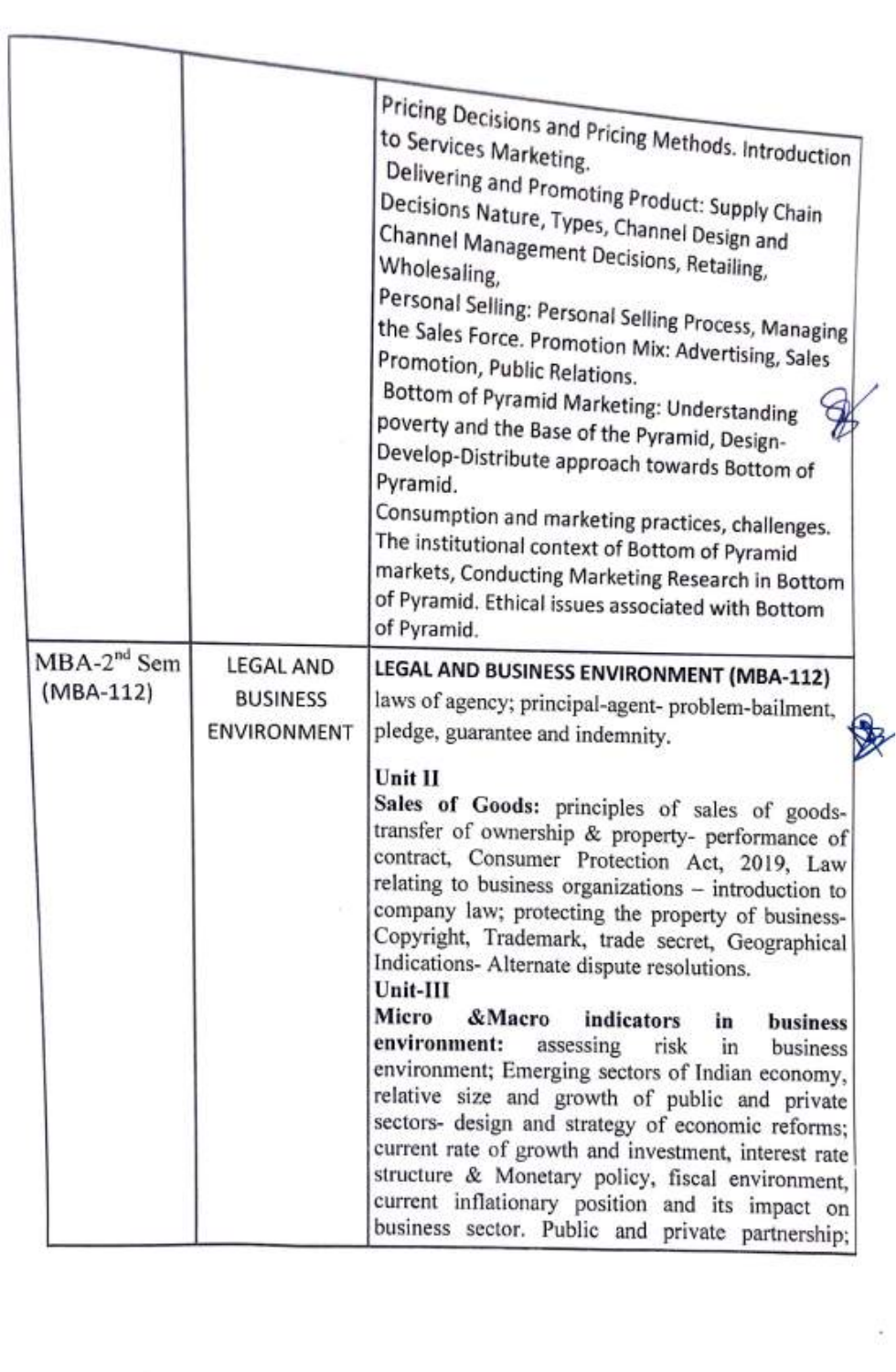|                                    |                          | intellectual property regime and environment;<br>Trends in service sector growth; banking reforms<br>and challenges; business opportunities in the rural                                                                                                                                                                                                                                                                                                                                                                                                                                                                                                                                                                                                                                             |
|------------------------------------|--------------------------|------------------------------------------------------------------------------------------------------------------------------------------------------------------------------------------------------------------------------------------------------------------------------------------------------------------------------------------------------------------------------------------------------------------------------------------------------------------------------------------------------------------------------------------------------------------------------------------------------------------------------------------------------------------------------------------------------------------------------------------------------------------------------------------------------|
| MBA-2 <sup>nd</sup> Sem<br>MBA-113 | Operations<br>management | Facility Location-importance, factors in location<br>analysis, location decision issues for multinational<br>firms<br>Facility Layout-Objectives, Advantages, Basic<br>Types of Layouts, Problems in facility layout<br>Materials Management - Concept,<br>Objectives, Inventory costs, Inventory classification,<br>Factors Affecting Inventory Control Policy, Basic<br>stock control methods, Continuous and Periodic<br>review Inventory models ,Deterministic Economic<br>Order Quantity (EOQ) Models- Basic EOQ Model,<br>EOQ and Quantity Discount, EOQ Model with<br>Non-instantaneous Receipt (Production-run<br>formula), EOQ Model with Planned Shortages or<br>where stockout is permitted, Stochastic inventory<br>models, single period model for perishable products<br>and services. |
| $MBA-2nd$ Sem<br>MBA-115           | Research<br>Methodology  | Scaling Techniques-Meaning, types of scales, scale<br>construction techniques, Data collection-Types of<br>data; Sources of data collection; Tools of data<br>collection; Methods of data collection.<br>Questionnaire Design-Questionnaire method; Types<br>of questionnaire; Process of questionnaire<br>designing.Introduction to multivariate analysis,<br>Factor Analysis, Discriminant Analysis, Conjoint<br>Analysis, Cluster Analysis.Research Report writing-<br>Types of research reports: Briefreports and Detailed<br>reports. Report writing: structure of research report-<br>Preliminary section, main report; formulation rules<br>for writing the report; Appendix-norms of using<br>Index andBibliography                                                                          |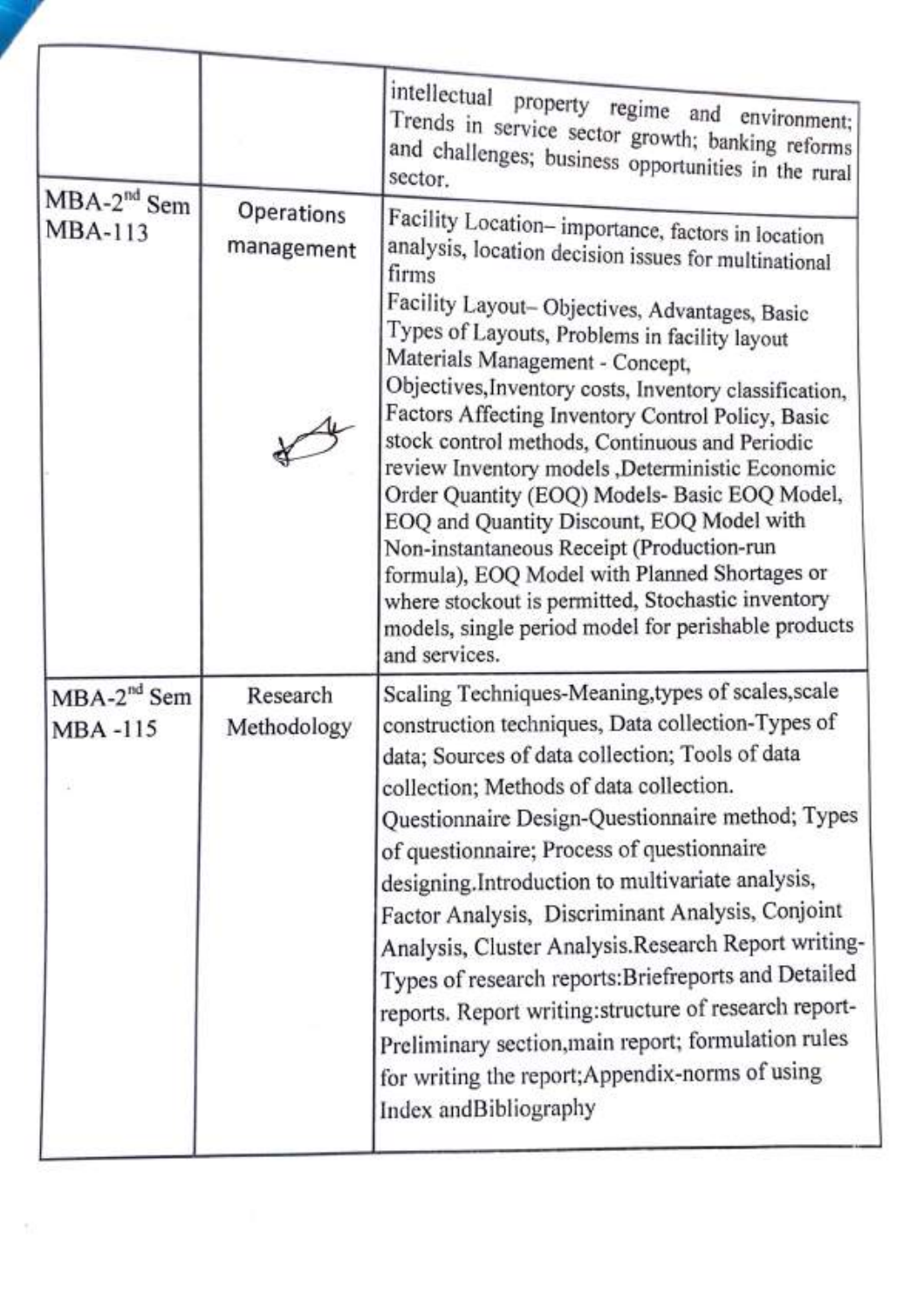

| MBA -2 <sup>nd</sup> Sem<br>MBA-114        | Seminar on<br>social<br>Responsiveness ( | Unit -1st and unit- 2 <sup>nd</sup> |   |
|--------------------------------------------|------------------------------------------|-------------------------------------|---|
| MBA-2 <sup>nd</sup> Sem<br>MBA-110         | <b>HRM</b>                               | UNIT- III & UNIT-IV                 |   |
| MBA-2 <sup>nd</sup> Sem<br><b>MOEC-105</b> | E-Waste<br>Management                    | Unit 4.5.& 6                        | Þ |
| MBA-2 <sup>nd</sup> Sem<br>MBA-114         | Seminar on<br>social<br>Responsiveness   | Full Syllabus                       |   |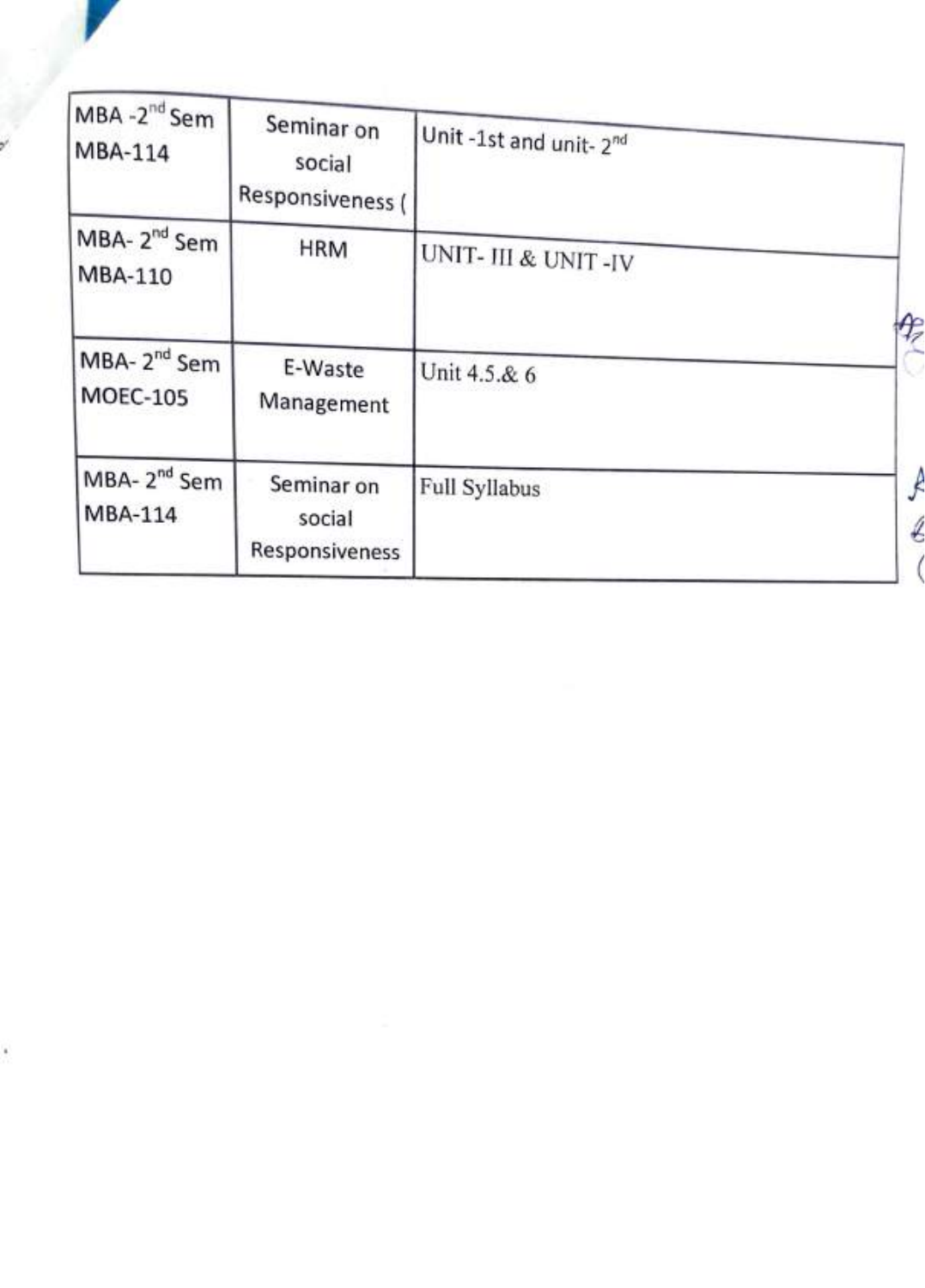|                                    |                                                                         | MBA-1 <sup>st</sup> Year (4 <sup>th</sup> Semester Syllabus)                                                                                                                                                                                                                                                                                                                                                                                                                                                                                                                                                                                                                                                                                                                                                                                                                                                                        |
|------------------------------------|-------------------------------------------------------------------------|-------------------------------------------------------------------------------------------------------------------------------------------------------------------------------------------------------------------------------------------------------------------------------------------------------------------------------------------------------------------------------------------------------------------------------------------------------------------------------------------------------------------------------------------------------------------------------------------------------------------------------------------------------------------------------------------------------------------------------------------------------------------------------------------------------------------------------------------------------------------------------------------------------------------------------------|
| <b>Paper Code</b>                  | Title of the Paper                                                      | Syllabus for MST-II                                                                                                                                                                                                                                                                                                                                                                                                                                                                                                                                                                                                                                                                                                                                                                                                                                                                                                                 |
| MBA-4 <sup>th</sup> Sem<br>MBA-137 | <b>SERVICES</b><br>MARKETING                                            | Service Quality: Integrated gaps model of service<br>quality and<br>Prescriptions for closing quality gaps.<br>New Service development and design: Challenges<br>of service design, types of new services, core and<br>supplementary elements, new service development<br>process. Managing relationships in Services:<br>Building customer loyalty, Complaint handling and<br>Service recovery strategies.<br>: Nature and types of intermediaries, role of<br>electronic channels in service delivery. Managing<br>demand and capacity: Waiting line strategies<br>integrated. Integrated Services Marketing<br>Communications and Services marketing triangle<br>Emerging concepts in service marketing: Role of It<br>sector in service delivery, Pricing of services: Pricing<br>approaches, Pricing Strategies. Service Marketing<br>Applications: Marketing of services in Financial,<br>Healthcare and Hospitality sectors. |
| MBA-4 <sup>th</sup> sem<br>MBA-132 | Corporate<br>Strategy                                                   | Unit-3rd and unit -4th<br>$\mathbf{\omega}$                                                                                                                                                                                                                                                                                                                                                                                                                                                                                                                                                                                                                                                                                                                                                                                                                                                                                         |
| MBA-4 <sup>th</sup> Sem<br>MBA-139 | <b>INTERNATIONAL</b><br><b>MARKETING</b>                                | UNIT-III AND UNIT-4                                                                                                                                                                                                                                                                                                                                                                                                                                                                                                                                                                                                                                                                                                                                                                                                                                                                                                                 |
| $MBA -4th$ sem<br><b>MBA</b>       | MANAGING<br><b>BANKS AND</b><br><b>FINANCIAL</b><br><b>INSTITUTIONS</b> | Unit 3 & 4                                                                                                                                                                                                                                                                                                                                                                                                                                                                                                                                                                                                                                                                                                                                                                                                                                                                                                                          |
| $MBA 4th$ sem<br>MBA -142          | at Work                                                                 | Team Dynamics   UNIT- III & UNIT -IV                                                                                                                                                                                                                                                                                                                                                                                                                                                                                                                                                                                                                                                                                                                                                                                                                                                                                                |

 $\langle \cdot \rangle$